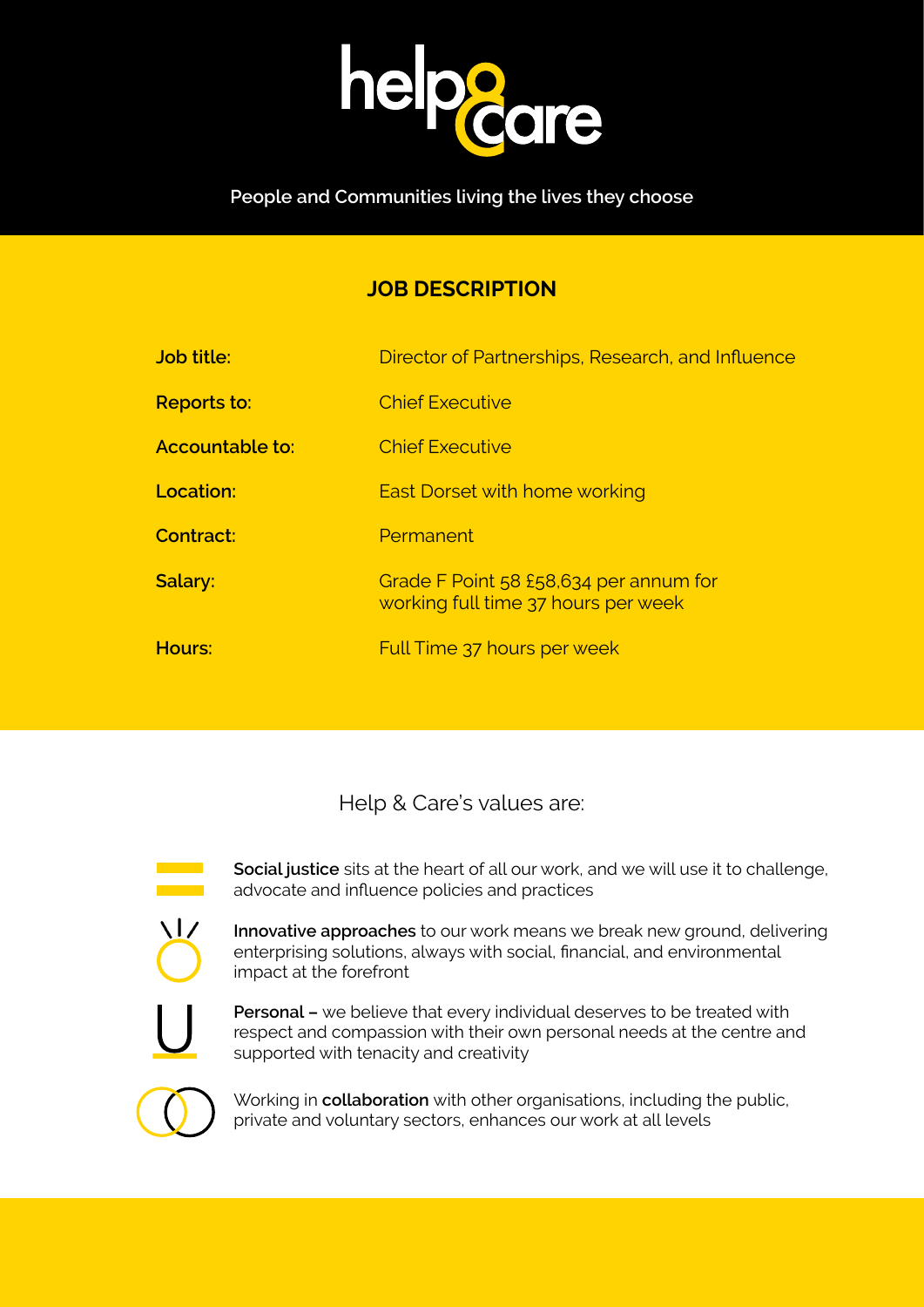## **Context**

Help and Care has a vision of People and Communities living the lives they choose. Everything we do is because someone, some people, somewhere, wanted something different and better out of life and we were determined to support them to make it happen.

Social justice sits at the heart of all our work and at all levels, and we will use it to challenge, advocate and influence policies and practices.

Innovative approaches to our work mean breaking new ground, delivering enterprising solutions and always with social, financial, and environmental impact at the forefront.

We believe that every individual deserves to be treated with their own personal needs in mind and supported with tenacity, and compassion.

Working in collaboration with other organisations, including public, private, and voluntary sector, increases and enhances our work at all levels.

The Director of Partnerships, Research and Influence is a key member of the Leadership Team with joint corporate responsibility for the leadership and management of Help and Care.

## Summary of Key Accountabilities

#### **Corporate Accountabilities**

- 1. To work with and support the Chief Executive as a key member of the Leadership Team to drive the strategic direction of the organisation.
- 2. To make a positive and creative contribution to the development of the corporate strategy and policy formulation at Board and Leadership Team level.
- 3. To promote the values of social justice, innovative, personal and collaboration of Help and Care
- 4. To actively develop and promote a positive organisational culture based on the values of the organisation.
- 5. To actively inform and shape business development and influencing activities
- 6. The Director of Partnerships, Research and Influence will be responsible for the successful strategic, operational and day to day delivery of relationships, collaboration and multi-agency working with key partners.

### **Responsibilities include:**

**Healthwatch** 

Involving People/Wessex Voices

Research and relationships with academic institutions

Horizon scanning and emerging policy

Service user feedback and engagement development

Embedding Asset Based Community Development approaches throughout our work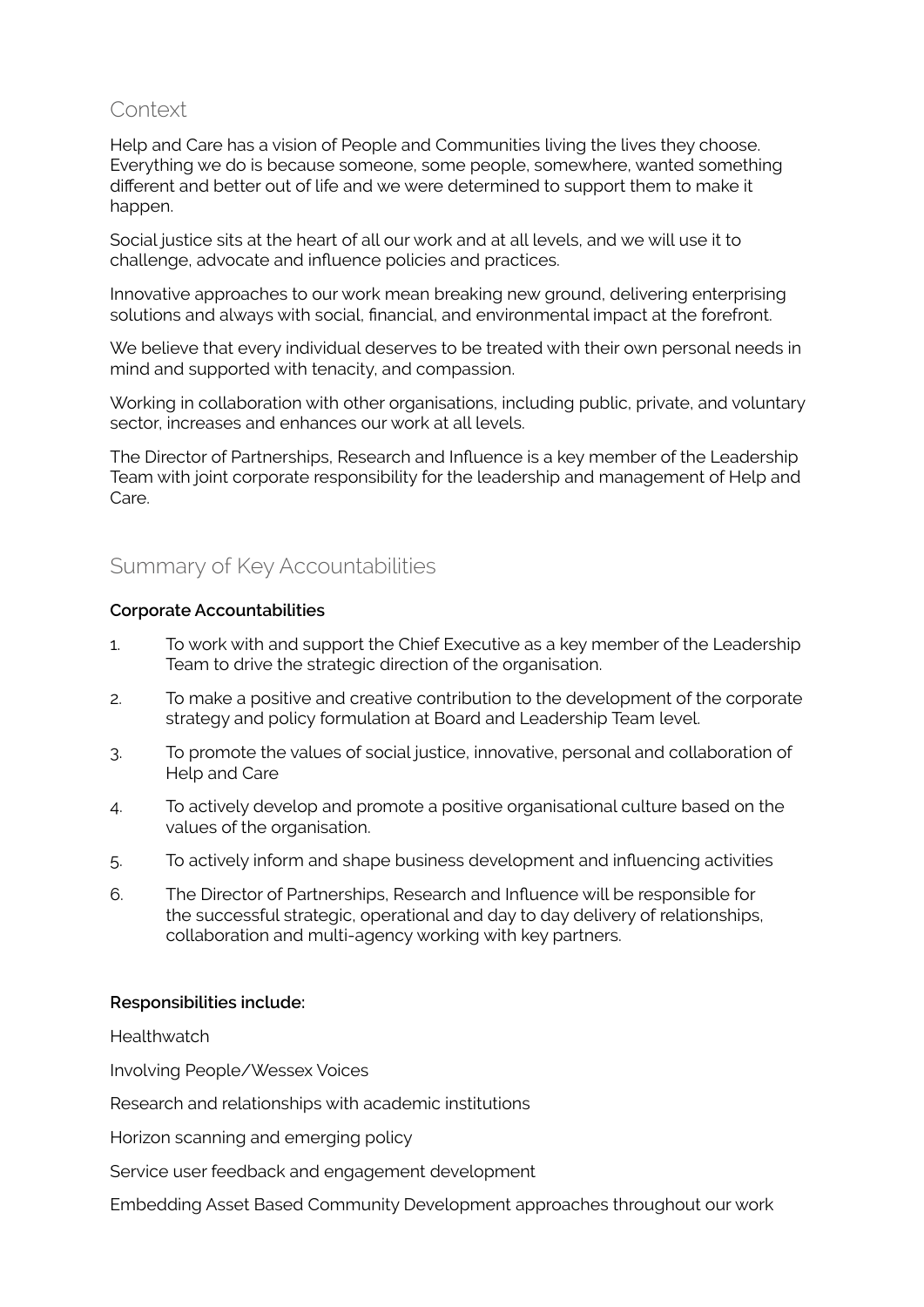## Specific Accountabilities of the Role

- 1. To provide clear, determined leadership to ensure delivery of Help and Care's Business Plan, Budget, and wider corporate objectives.
- 2. To take overall accountability for the service delivery and outcomes, ensuring they are aligned with strategic goals and objectives, for the areas of responsibility.
- 3. To be responsible for the annual setting, monitoring, and achievement of the Partnership Services budget, and oversee, via delegated budget holders, budgets for each of the core areas within the function.
- 4. To maximise profitability and cash generation through enhancing sales and margins and controlling all costs effectively.
- 5. To lead staff in best practice in financial management and to ensure that financial systems are adhered to at all times.
- 6. To ensure that Help and Care's services are performance managed in a systematic and enabling way within the culture and ethos of the organisation, ensuring that we can effectively measure our performance and impact.
- 7. To report performance and associated issues accurately and in timely manner to the Board and the Leadership Team, ensuring that they are provided with the appropriate information with which to carry out their governance responsibilities.
- 8 To provide strategic development of a range of services to meet the challenges of the changing health and social care market.
- 9. To develop, design and implement new strategic initiatives which will contribute to the Help and Care vision.
- 10. To provide strong, empowering leadership for the wider service delivery team, effectively line managing all direct reports, supporting, and developing them to achieve their agreed objectives and required outcomes.
- 11. To model appropriate leadership styles, coaching managers as required.
- 12. To develop and maintain strong partnership and supply chain relationships with other organisations both at corporate level and within local communities.
- 13. To build strong and purposeful relationships with the research community including national bodies such as NIHR as well as local Universities.
- 14. To oversee research projects and ensuring benefit realisation from participation.
- 15. To ensure effective mechanisms for gathering and analysing customer feedback and wider market intelligence across the areas and sectors in which we operate.
- 16. To collaborate with teams and managers from across the organisation to gather and interpret feedback from service users, clients, partners, and other stakeholders and use this to generate positive change – either through influencing or through service development.
- 17. To deliver Help & Care's service user/client feedback approach and develop further engagement with those we work with to identify opportunities for service improvement and diversification.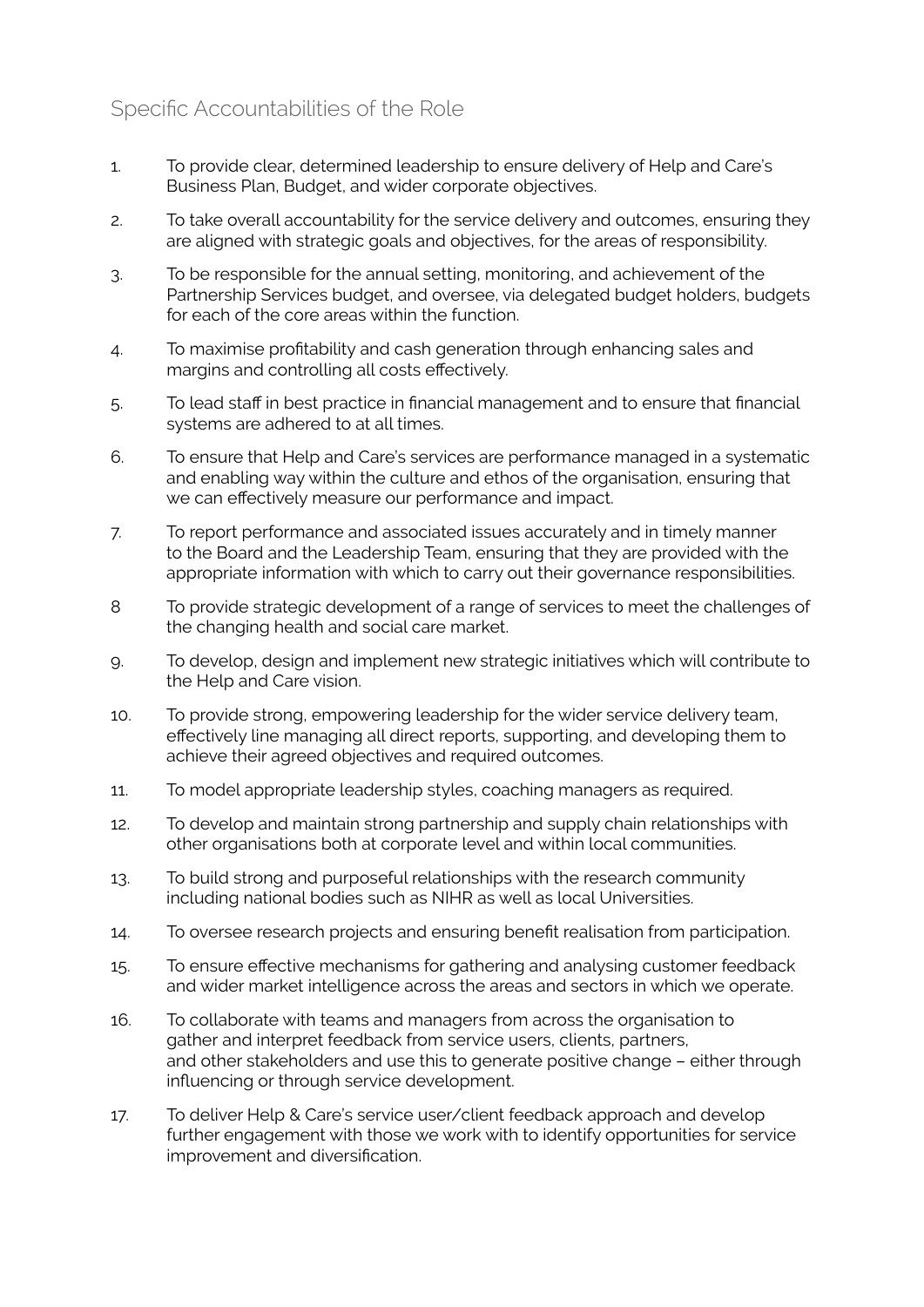- 18. To maintain up to date knowledge on policy changes in health and social care, both nationally and locally, and to advise on how this might impact on our current and potential services.
- 19. To build strong relationships of influence with key stakeholders across Help & Care's area of operation.
- 20. To embed an Asset Based Community Development approach in our service offers.
- 21. To ensure the development of comprehensive marketing plans and marketing communication plans for each of the function's services in conjunction with the lead on Communications and Marketing
- 22. To manage systems ensuring that we proactively address risks around safeguarding/safety of customers, fraud/financial malpractice, and contract compliance.
- 23. To ensure that staff are clear on their obligations to report any concerns and report regularly to Chief Executive and the Director of Finance and Corporate Services on risks and controls in place.
- 24. To ensure that staff have access to appropriate learning and development which ensures that they are well equipped to deliver business requirements.
- 25. To ensure effective day to day management of project management, quality systems and appropriate accreditation for all services.
- 26. To ensure that our service delivery reflects the diversity of the customer groups and communities that we support.

## Conditions:

Carry out other such duties as may be required by the Chief Executive, Leadership Team and Trustee Management Board which are consistent with the duties and responsibilities of the post.

There will be an assessment of competence to practice during induction and 6-month probation period.

The nature of the job will require travel in the Postholders own car for which expenses will be paid as set by the Trustee Management Board.

The working week will be 37 hours during standard office hours. Due to the nature of this post, you will be asked to opt out of the 48-hour limit imposed by the Working Time Regulations. The nature of the work will also necessitate occasional evening/weekend work to attend meetings etc. for which time off in lieu will be granted.

The other conditions of service and other current procedural agreements will be enclosed with the post-holders Contract of Employment.

The post holder will be required to have broadband to be able to work from home.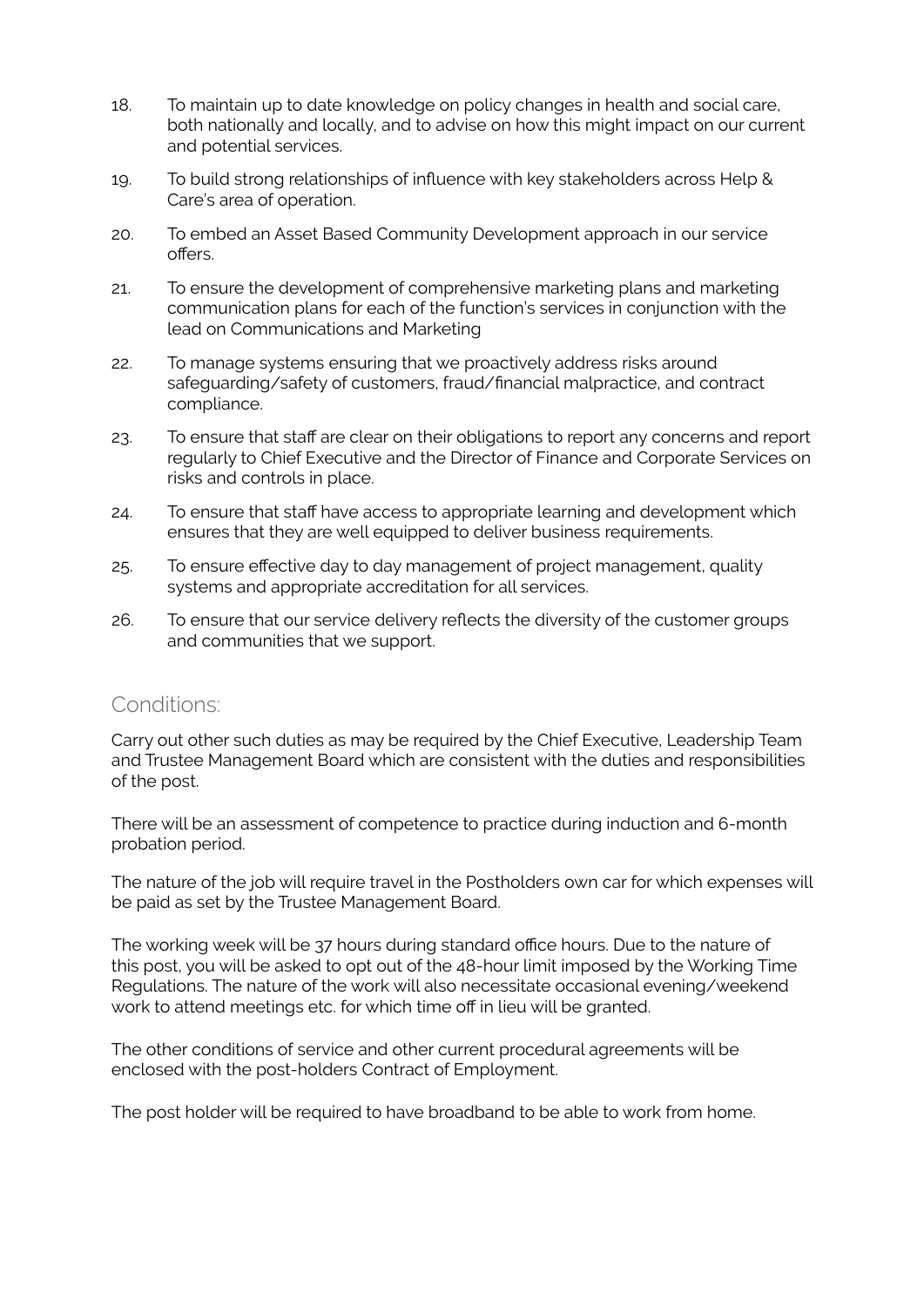### Qualifications

Qualified to degree level or recognised equivalent or relevant work experience.

#### Knowledge

Understanding of the principles of change management

Thorough understanding of Social Enterprise and business models

Knowledge of health and social care legislation, safeguarding and trends

Is computer literate and able to use Excel, Word , Email and MS365 suite

Knowledge of and can demonstrate good report writing skills

#### **Experience**

Proven ability to lead a high performing team

Proven ability to manage and influence stakeholders at all levels.

Proven experience of contribution in a Senior Strategic Management position in a private, public or third sector organisation ; taking lead area of responsibility and providing external leadership.

Experience of developing and meeting key targets in planning and performance management

Experience of leading and line managing staff, enhancing their performance and effective performance management

Experience and ability to demonstrate accountability and responsibility at senior strategic level

Experience and ability to promote the brand and corporate identity

Experience and ability to motivate and inspire staff across the business, building engagement with colleagues in the wider organisation.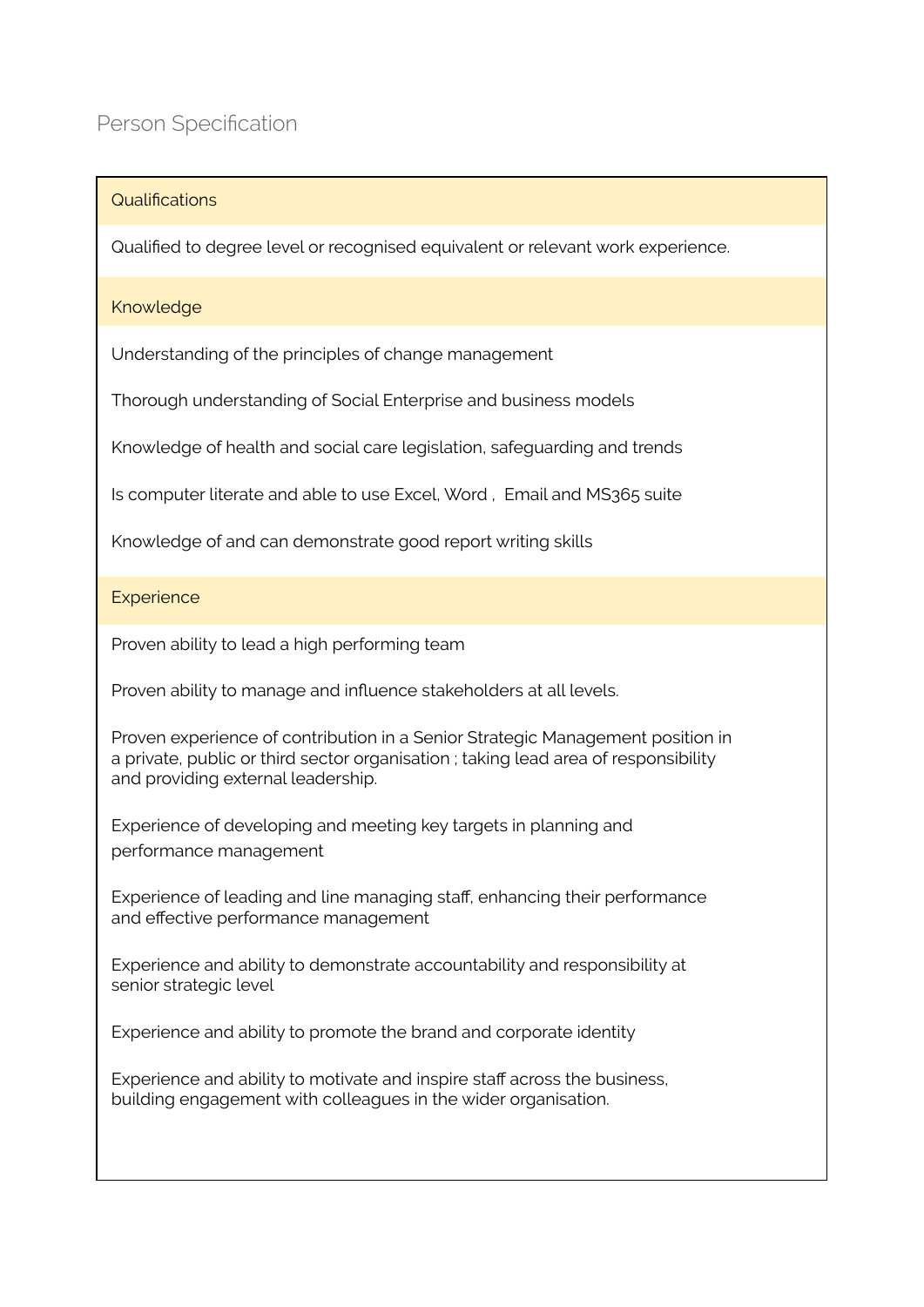# Person Specification - page 2

### Skills & Abilities

Strong analytical skills

Ability to manage budgets

Excellent communication skills with internal and external audiences.

Excellent influencing, persuasive and facilitation skills

Ability to translate strategy into delivery plans.

Intellectual flexibility to move easily between significant detail and the wider picture.

Negotiation skills with ability to apply different techniques to varying situations

Ability to promote collaborative working by build relationships with colleagues – ability to manage the business not just the department

Proactive and innovative approach to problem solving

Self-confident, excellent interpersonal and communication skills and strong people management skills to encourage organisation wide successful team working - at all levels both internally and externally

Ability to interpret the wider operating environment and political/economic conditions and to enable the organisation to develop appropriate responses to these

Ability to identify the challenges and key opportunities for future stability and growth

Demonstrates Integrity - able to win respect of colleagues and to ensure that the highest standards of probity are maintained

Leadership & Personal Qualities

#### *Leading the organisation*

Demonstrable ability to translate strategic perspective to employees at all levels within the organisation and to external stakeholders

Proven ability to effectively analyse complex issues to identify core issues.

Proven ability to promptly assess situations, identify risks and make appropriate decisions.